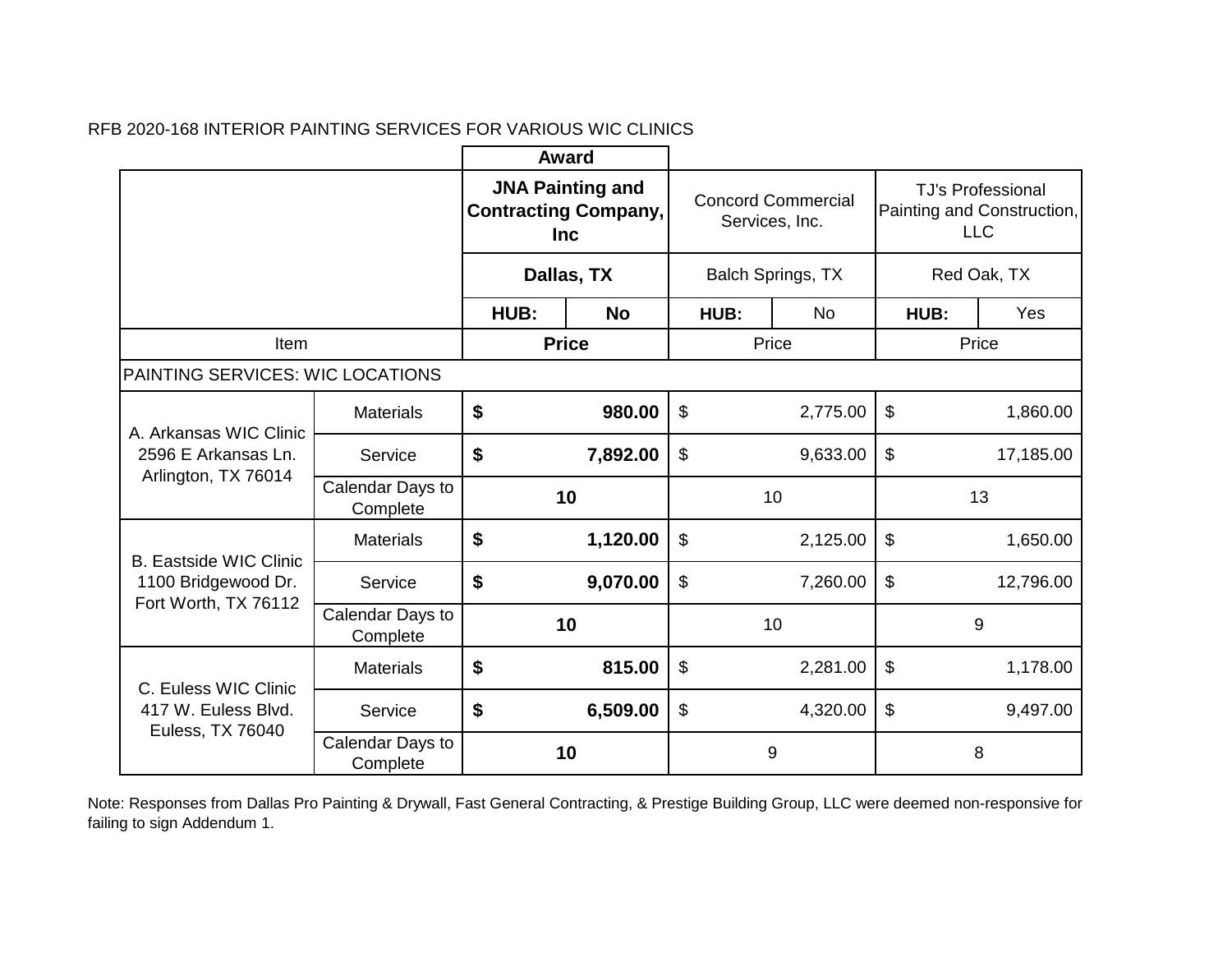|                                                                            |                              | <b>Award</b>                                                         |              |                                             |           |                                                                      |           |
|----------------------------------------------------------------------------|------------------------------|----------------------------------------------------------------------|--------------|---------------------------------------------|-----------|----------------------------------------------------------------------|-----------|
|                                                                            |                              | <b>JNA Painting and</b><br><b>Contracting Company,</b><br><b>Inc</b> |              | <b>Concord Commercial</b><br>Services, Inc. |           | <b>TJ's Professional</b><br>Painting and Construction,<br><b>LLC</b> |           |
|                                                                            |                              | Dallas, TX                                                           |              | Balch Springs, TX                           |           | Red Oak, TX                                                          |           |
|                                                                            |                              | HUB:                                                                 | <b>No</b>    | HUB:                                        | <b>No</b> | HUB:                                                                 | Yes       |
| Item                                                                       |                              |                                                                      | <b>Price</b> | Price                                       |           | Price                                                                |           |
| PAINTING SERVICES: WIC LOCATIONS                                           |                              |                                                                      |              |                                             |           |                                                                      |           |
| D. Green Oaks WIC Clinic<br>2001 SE Green Oaks Blvd<br>Arlington, TX 76018 | <b>Materials</b>             | \$                                                                   | 1,220.00     | \$                                          | 3,002.50  | \$                                                                   | 2,254.00  |
|                                                                            | Service                      | \$<br>9,516.00                                                       |              | \$<br>11,089.00                             |           | $\$\$                                                                | 22,166.00 |
|                                                                            | Calendar Days to<br>Complete | 10                                                                   |              | 12                                          |           | 15                                                                   |           |
| E. La Gran WIC Clinic                                                      | <b>Materials</b>             | \$                                                                   | 620.00       | \$                                          | 448.00    | $\$\$                                                                | 1,174.00  |
| 4200 S. Freeway<br>Fort Worth, TX 76115                                    | Service                      | \$                                                                   | 7,060.00     | $\boldsymbol{\mathsf{S}}$                   | 4,600.00  | $\boldsymbol{\mathsf{S}}$                                            | 9,940.00  |
|                                                                            | Calendar Days to<br>Complete | 10                                                                   |              | 8                                           |           | $\overline{7}$                                                       |           |
| F. Resource Conn. WIC                                                      | <b>Materials</b>             | \$                                                                   | 1,305.00     | $\boldsymbol{\mathsf{S}}$                   | 2,697.00  | $\boldsymbol{\mathsf{S}}$                                            | 1,554.00  |
| Clinic<br>1500 Circle Dr.                                                  | Service                      | \$                                                                   | 8,837.00     | \$                                          | 7,984.50  | $\$\$                                                                | 14,152.00 |
| Fort Worth, TX 76115                                                       | Calendar Days to<br>Complete |                                                                      | 10           |                                             | 12        |                                                                      | 10        |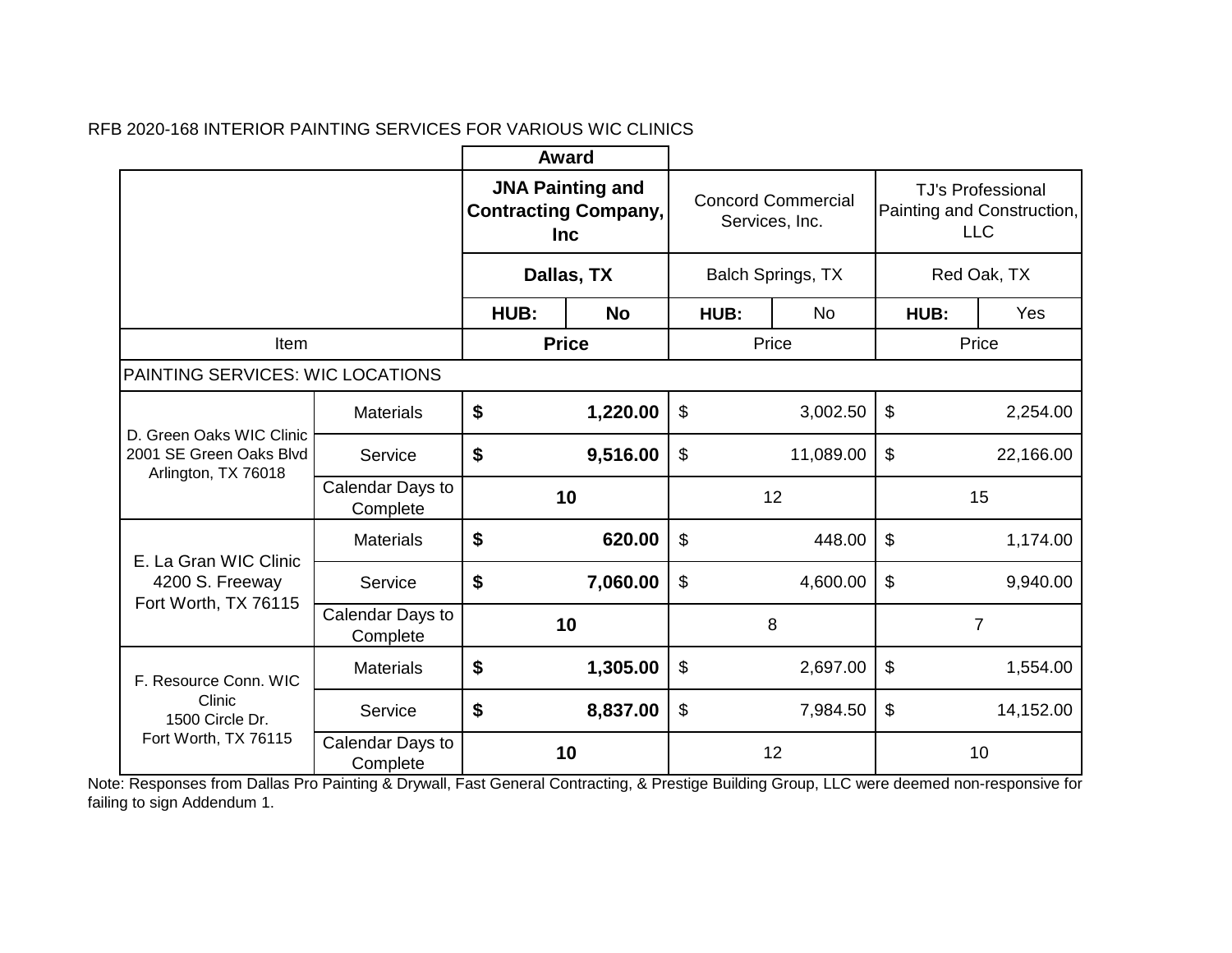|                                      |                              | <b>Award</b>                                                         |              |                                             |           |                                                                      |            |
|--------------------------------------|------------------------------|----------------------------------------------------------------------|--------------|---------------------------------------------|-----------|----------------------------------------------------------------------|------------|
|                                      |                              | <b>JNA Painting and</b><br><b>Contracting Company,</b><br><b>Inc</b> |              | <b>Concord Commercial</b><br>Services, Inc. |           | <b>TJ's Professional</b><br>Painting and Construction,<br><b>LLC</b> |            |
|                                      |                              | Dallas, TX                                                           |              | Balch Springs, TX                           |           | Red Oak, TX                                                          |            |
|                                      |                              | HUB:                                                                 | <b>No</b>    | HUB:                                        | <b>No</b> | HUB:                                                                 | Yes        |
| Item                                 |                              |                                                                      | <b>Price</b> |                                             | Price     |                                                                      | Price      |
| PAINTING SERVICES: WIC LOCATIONS     |                              |                                                                      |              |                                             |           |                                                                      |            |
| G. Watauga WIC Clinic                | <b>Materials</b>             | \$<br>1,050.00                                                       |              | \$<br>3,425.00                              |           | $\boldsymbol{\mathsf{S}}$<br>2,420.00                                |            |
| 6601 Watauga Rd.                     | Service                      | \$<br>9,002.00                                                       |              | \$<br>10,622.80                             |           | $\boldsymbol{\mathsf{S}}$<br>21,960.00                               |            |
| Watauga, TX 76148                    | Calendar Days to<br>Complete | 10                                                                   |              | 14                                          |           | 15                                                                   |            |
| H. W. Settlement WIC<br>Clinic       | <b>Materials</b>             | \$                                                                   | 985.00       | \$                                          | 3,864.35  | $\boldsymbol{\mathsf{S}}$                                            | 1,876.00   |
| S. Cherry Ln<br>White Settlement, TX | Service                      | \$                                                                   | 7,336.00     | \$                                          | 9,640.00  | $\boldsymbol{\mathsf{S}}$                                            | 19,655.00  |
| 76108                                | Calendar Days to<br>Complete |                                                                      | 10           | 14                                          |           | 13                                                                   |            |
| I. Bond Fee                          |                              | \$                                                                   | 2,200.00     | \$                                          | 2,573.01  | $\mathfrak{S}$                                                       | 4,239.51   |
| <b>BID TOTAL LUMP SUM</b>            |                              | \$                                                                   | 75,517.00    | \$                                          | 88,340.16 | $\boldsymbol{\mathsf{S}}$                                            | 145,556.51 |
| <b>Earliest Possible Start Date</b>  |                              |                                                                      | 7/27/2020    | 7/15/2020                                   |           | 1 Week After Award                                                   |            |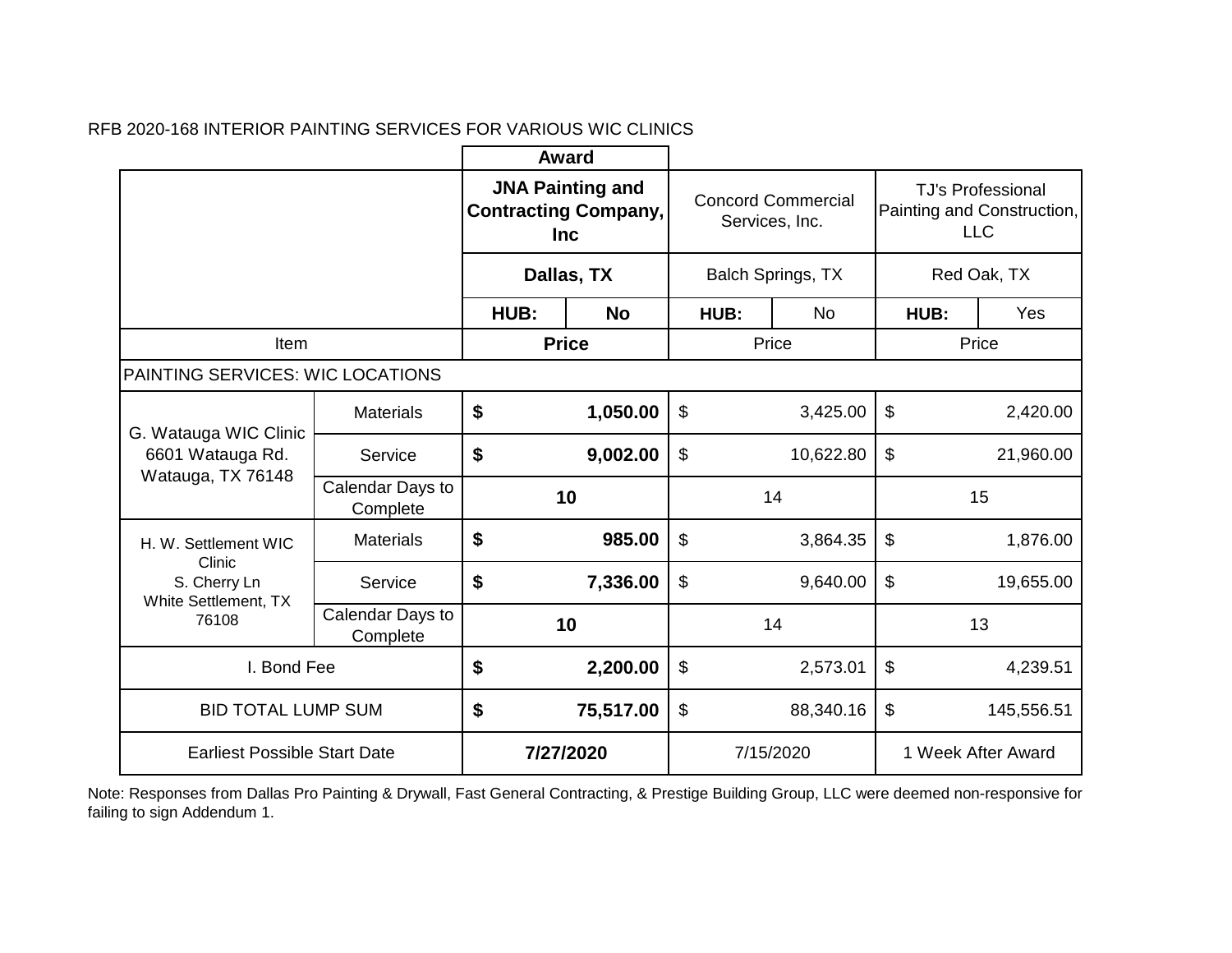|                                                 |                                                                                    | Award        |                                             |           |             |                                                                      |
|-------------------------------------------------|------------------------------------------------------------------------------------|--------------|---------------------------------------------|-----------|-------------|----------------------------------------------------------------------|
|                                                 | <b>JNA Painting and</b><br><b>Contracting Company,</b><br><b>Inc</b><br>Dallas, TX |              | <b>Concord Commercial</b><br>Services, Inc. |           |             | <b>TJ's Professional</b><br>Painting and Construction,<br><b>LLC</b> |
|                                                 |                                                                                    |              | Balch Springs, TX                           |           | Red Oak, TX |                                                                      |
|                                                 | HUB:                                                                               | <b>No</b>    | HUB:                                        | <b>No</b> | HUB:        | Yes                                                                  |
| Item                                            |                                                                                    | <b>Price</b> | Price                                       |           |             | Price                                                                |
| PAINTING SERVICES: WIC LOCATIONS                |                                                                                    |              |                                             |           |             |                                                                      |
| <b>Warranty for Materials</b>                   | 3 Years                                                                            |              | 1 Year                                      |           | 1 Year      |                                                                      |
| <b>Warranty for Services</b>                    | 3 Years                                                                            |              | 1 Year                                      |           | 1 Year      |                                                                      |
| <b>ALTERNATES</b>                               |                                                                                    |              |                                             |           |             |                                                                      |
| ALTERNATE 1 - Complete Project in 60<br>Days    | \$                                                                                 | 15,000.00    | \$                                          | 8,000.00  | $\$\$       | 6,000.00                                                             |
| ALTERNATE 2 - Complete Project in 30<br>Days    | $\boldsymbol{\mathsf{S}}$                                                          | 20,000.00    | \$<br>18,000.00                             |           | \$          | 12,000.00                                                            |
| <b>ALTERNATE 3 - Bond Fee for Partial Award</b> | 3%                                                                                 |              | 4%                                          |           | 3%          |                                                                      |
| LUMP SUM with Alternate 1 (60 Days)             | \$                                                                                 | 90,517.00    | \$<br>96,340.16                             |           | \$          | 151,556.51                                                           |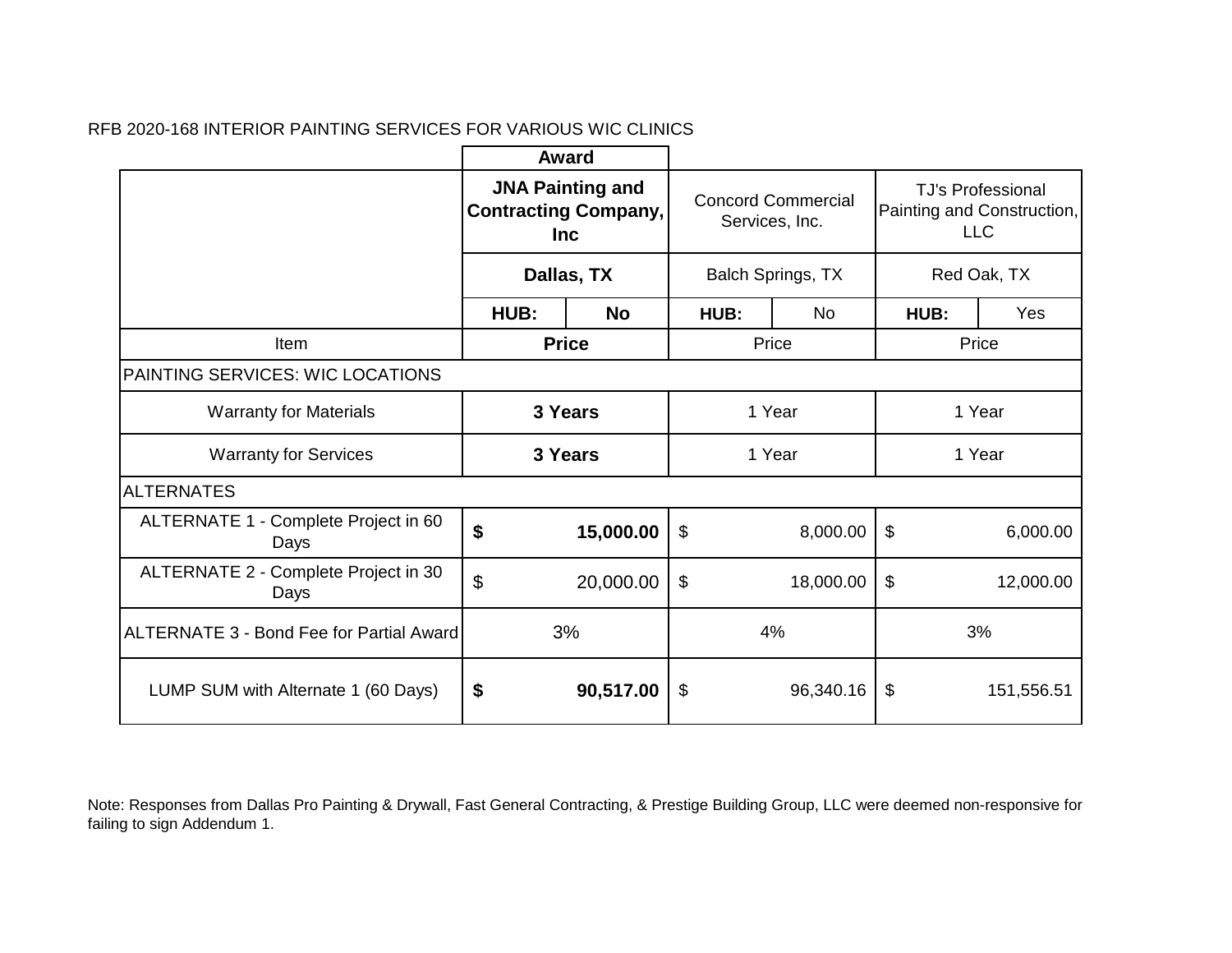|                                                                              |                                                                                    | Award     |                                                                  |           |                                                                      |       |
|------------------------------------------------------------------------------|------------------------------------------------------------------------------------|-----------|------------------------------------------------------------------|-----------|----------------------------------------------------------------------|-------|
|                                                                              | <b>JNA Painting and</b><br><b>Contracting Company,</b><br><b>Inc</b><br>Dallas, TX |           | <b>Concord Commercial</b><br>Services, Inc.<br>Balch Springs, TX |           | <b>TJ's Professional</b><br>Painting and Construction,<br><b>LLC</b> |       |
|                                                                              |                                                                                    |           |                                                                  |           | Red Oak, TX                                                          |       |
|                                                                              | HUB:                                                                               | <b>No</b> | HUB:                                                             | <b>No</b> | HUB:                                                                 | Yes   |
| Item                                                                         | <b>Price</b>                                                                       |           | Price                                                            |           |                                                                      | Price |
| <b>ADDITIONAL PRICING</b>                                                    |                                                                                    |           |                                                                  |           |                                                                      |       |
| Labor Rate for Additional Services not<br>included in Base Specifications    | \$<br>45.00<br>$\boldsymbol{\mathsf{\$}}$                                          |           | 37.50                                                            | Included  |                                                                      |       |
| Parts Mark-up for Additional Services not<br>included in Base Specifications | 1%                                                                                 |           | 15%                                                              |           | Included                                                             |       |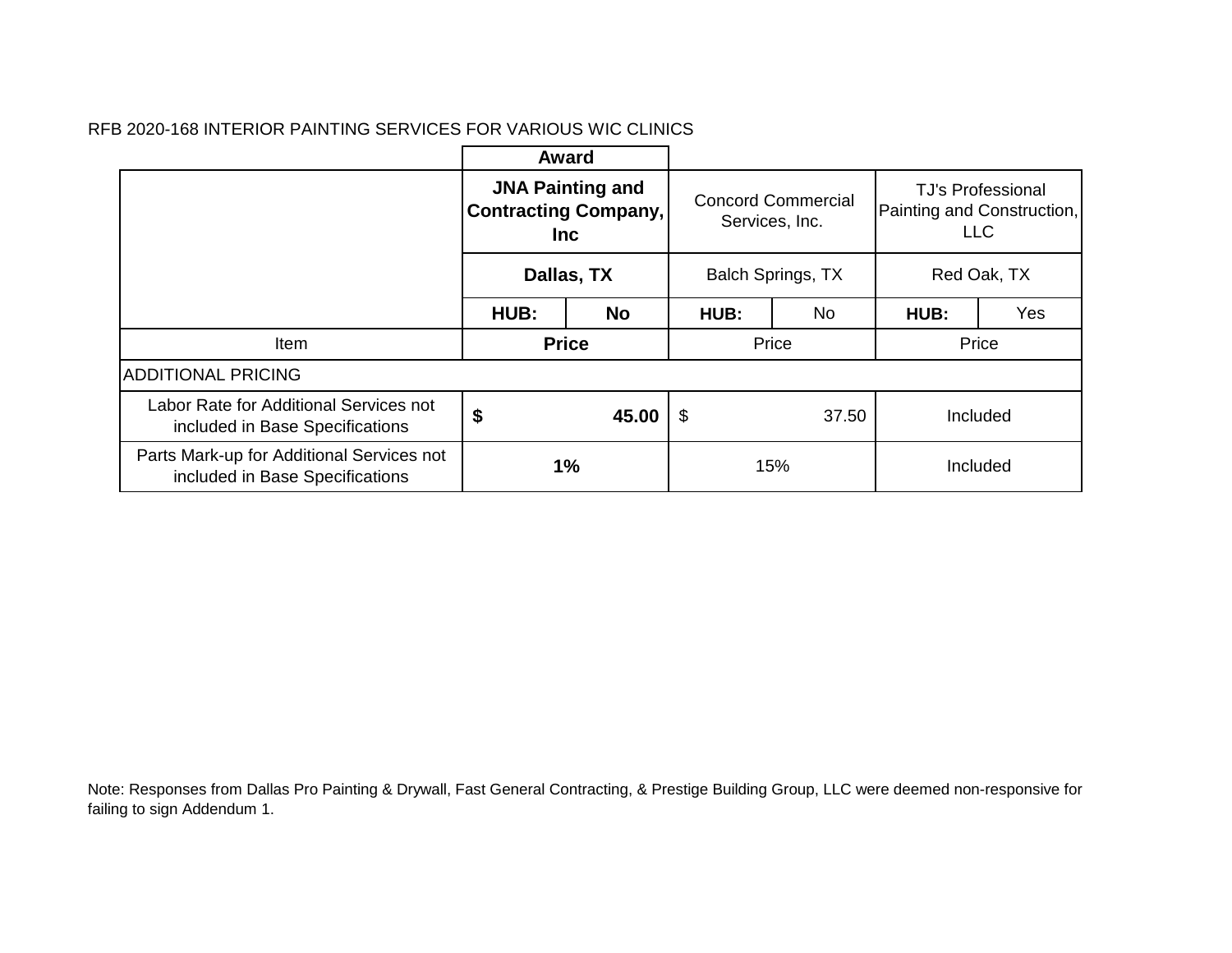|                                                                      |                              | <b>CMP Commercial</b><br>Construction, Inc. |           | Dallas Harmony<br>Construction |                |  |
|----------------------------------------------------------------------|------------------------------|---------------------------------------------|-----------|--------------------------------|----------------|--|
|                                                                      |                              | Fort Worth, TX                              |           | <b>Grand Prairie, TX</b>       |                |  |
|                                                                      |                              | HUB:                                        | <b>No</b> | HUB:                           | <b>No</b>      |  |
| Item                                                                 |                              |                                             | Price     |                                | Price          |  |
| PAINTING SERVICES: WIC LOCATIONS                                     |                              |                                             |           |                                |                |  |
| A. Arkansas WIC Clinic<br>2596 E Arkansas Ln.<br>Arlington, TX 76014 | <b>Materials</b>             | \$<br>10,684.00                             |           | \$<br>5,690.88                 |                |  |
|                                                                      | Service                      | \$<br>19,841.00                             |           | \$<br>32,248.29                |                |  |
|                                                                      | Calendar Days to<br>Complete | 14                                          |           |                                | $\overline{7}$ |  |
| <b>B. Eastside WIC Clinic</b>                                        | <b>Materials</b>             | \$                                          | 8,847.00  | \$                             | 4,151.05       |  |
| 1100 Bridegwood Dr.<br>Fort Worth, TX 76112                          | Service                      | \$<br>16,431.00                             |           | $\mathfrak{S}$                 | 23,522.64      |  |
|                                                                      | Calendar Days to<br>Complete | 10                                          |           | $\overline{7}$                 |                |  |
| C. Euless WIC Clinic                                                 | <b>Materials</b>             | \$                                          | 5,599.00  | \$                             | 3,005.36       |  |
| 417 W. Euless Blvd.                                                  | Service                      | \$                                          | 10,397.00 | \$                             | 17,030.37      |  |
| Euless, TX 76040                                                     | Calendar Days to<br>Complete |                                             | 10        |                                | 7              |  |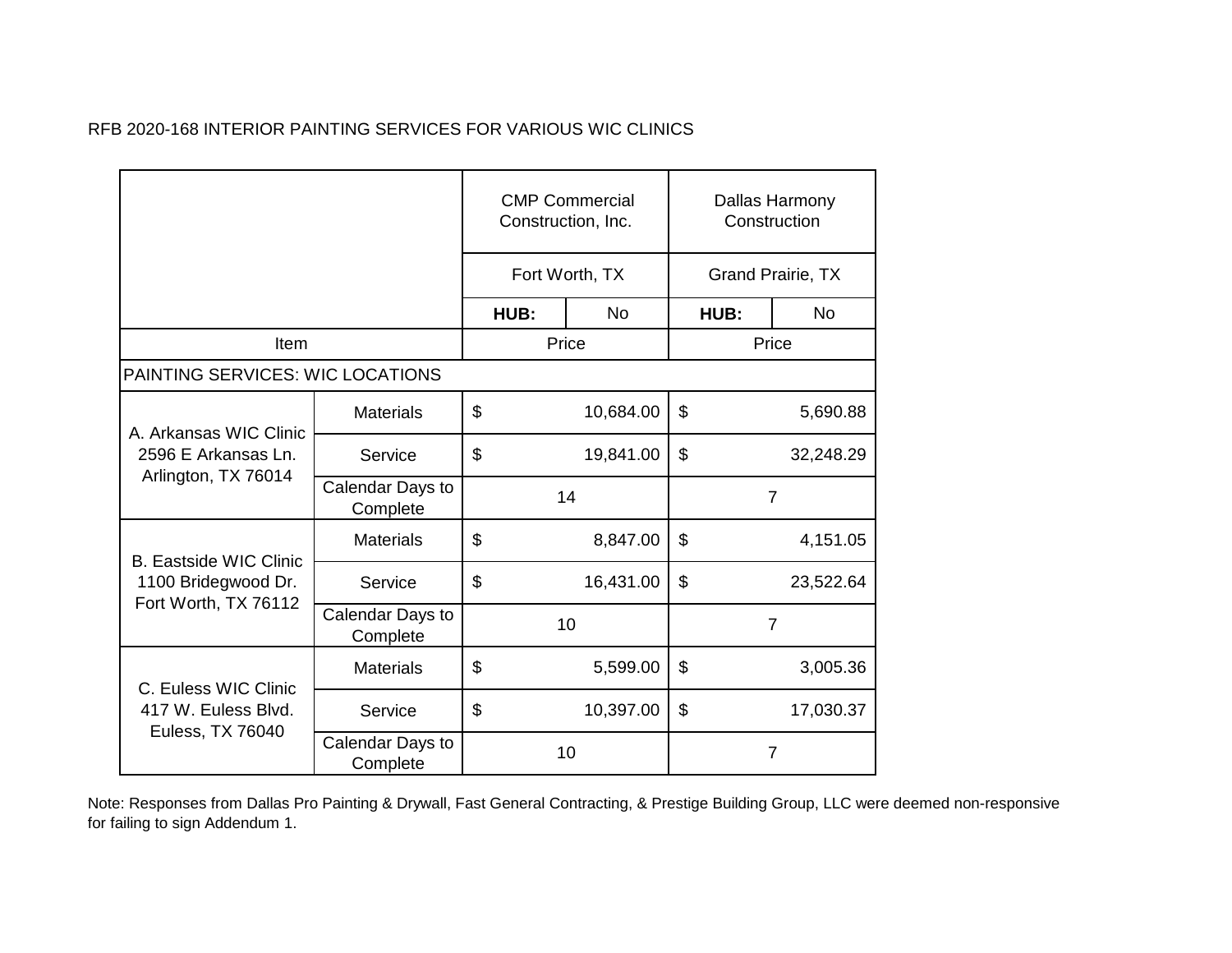|                                                                            |                              | <b>CMP Commercial</b><br>Construction, Inc. |           | Dallas Harmony<br>Construction |           |
|----------------------------------------------------------------------------|------------------------------|---------------------------------------------|-----------|--------------------------------|-----------|
|                                                                            |                              | Fort Worth, TX                              |           | <b>Grand Prairie, TX</b>       |           |
|                                                                            |                              | HUB:                                        | <b>No</b> | HUB:                           | <b>No</b> |
| Item                                                                       |                              |                                             | Price     |                                | Price     |
| PAINTING SERVICES: WIC LOCATIONS                                           |                              |                                             |           |                                |           |
| D. Green Oaks WIC Clinic<br>2001 SE Green Oaks Blvd<br>Arlington, TX 76018 | <b>Materials</b>             | \$<br>11,106.00                             |           | $\mathfrak{S}$                 | 8,156.03  |
|                                                                            | Service                      | \$<br>20,624.00                             |           | \$                             | 46,217.48 |
|                                                                            | Calendar Days to<br>Complete | 16                                          |           | $\overline{7}$                 |           |
| E. La Gran WIC Clinic                                                      | <b>Materials</b>             | \$<br>1,959.00                              |           | \$                             | 724.50    |
| 4200 S. Freeway<br>Fort Worth, TX 76115                                    | Service                      | \$<br>3,639.00                              |           | \$                             | 4,105.50  |
|                                                                            | Calendar Days to<br>Complete | 4                                           |           | 5                              |           |
| F. Resource Conn. WIC                                                      | <b>Materials</b>             | \$                                          | 8,018.00  | \$                             | 5,211.14  |
| Clinic<br>1500 Circle Dr.                                                  | Service                      | \$                                          | 14,891.00 | \$                             | 29,529.77 |
| Fort Worth, TX 76115                                                       | Calendar Days to<br>Complete | 12                                          |           | $\overline{7}$                 |           |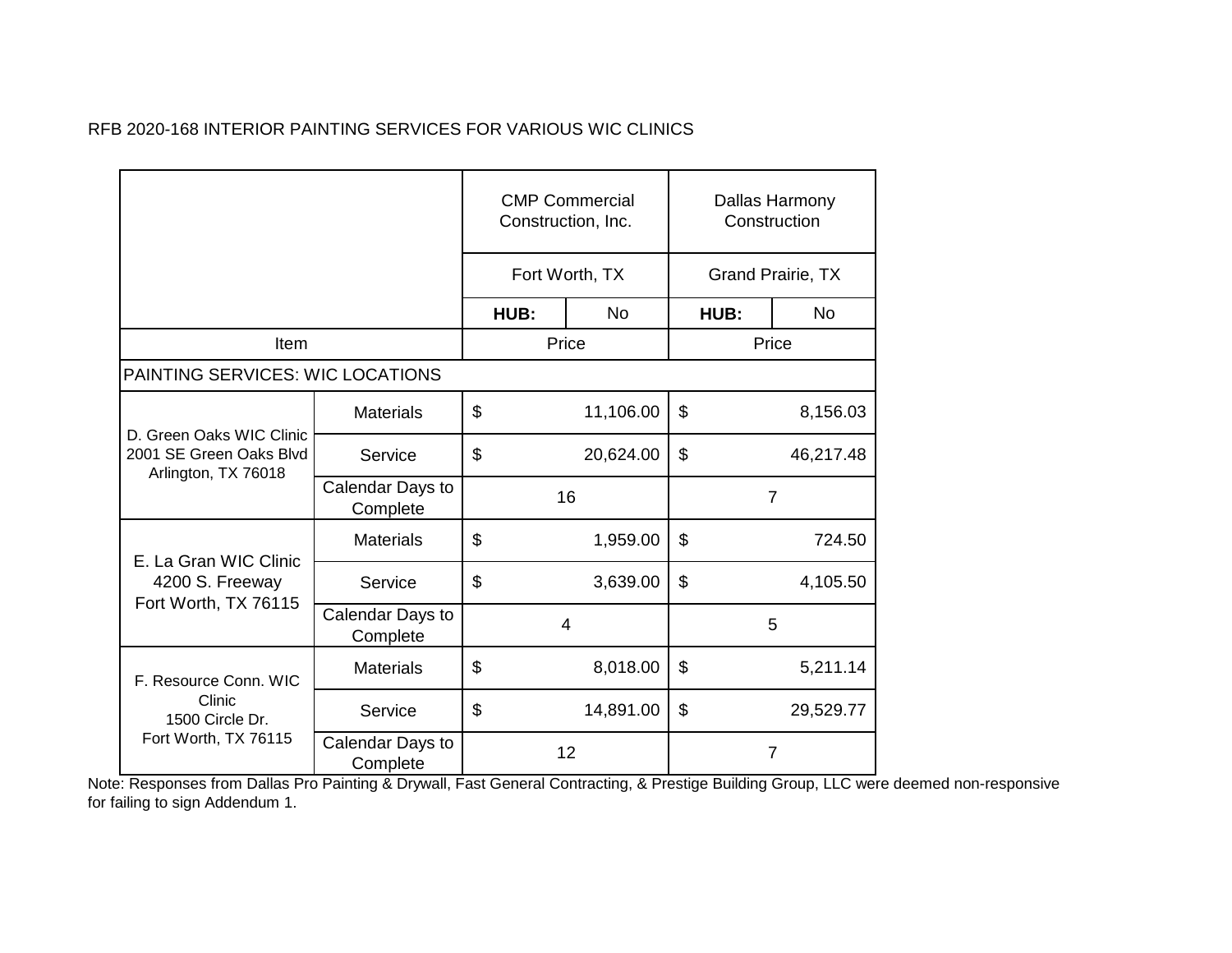|                                       |                              | <b>CMP Commercial</b><br>Construction, Inc. |                | Dallas Harmony<br>Construction |                |  |
|---------------------------------------|------------------------------|---------------------------------------------|----------------|--------------------------------|----------------|--|
|                                       |                              |                                             | Fort Worth, TX | <b>Grand Prairie, TX</b>       |                |  |
|                                       |                              | HUB:                                        | N <sub>o</sub> | HUB:                           | <b>No</b>      |  |
| Item                                  |                              |                                             | Price          |                                | Price          |  |
| PAINTING SERVICES: WIC LOCATIONS      |                              |                                             |                |                                |                |  |
| G. Watauga WIC Clinic                 | <b>Materials</b>             | \$<br>12,219.00                             |                | $\boldsymbol{\mathsf{S}}$      | 5,530.47       |  |
| 6601 Watauga Rd.<br>Watauga, TX 76148 | Service                      | \$<br>22,691.00                             |                | \$<br>31,339.31                |                |  |
|                                       | Calendar Days to<br>Complete | 15                                          |                |                                | $\overline{7}$ |  |
| H. W. Settlement WIC<br>Clinic        | <b>Materials</b>             | \$<br>10,749.00                             |                | \$                             | 5,704.40       |  |
| S. Cherry Ln<br>White Settlement, TX  | Service                      | \$<br>19,963.00                             |                | $\mathfrak{S}$                 | 32,324.95      |  |
| 76108                                 | Calendar Days to<br>Complete | 15                                          |                | $\overline{7}$                 |                |  |
| I. Bond Fee                           |                              | \$<br>5,930.00                              |                | \$<br>12,724.61                |                |  |
| <b>BID TOTAL LUMP SUM</b>             |                              | \$<br>203,588.00                            |                | \$                             | 267,216.75     |  |
| <b>Earliest Possible Start Date</b>   |                              | 8/1/2020                                    |                | 10 Days After NTP              |                |  |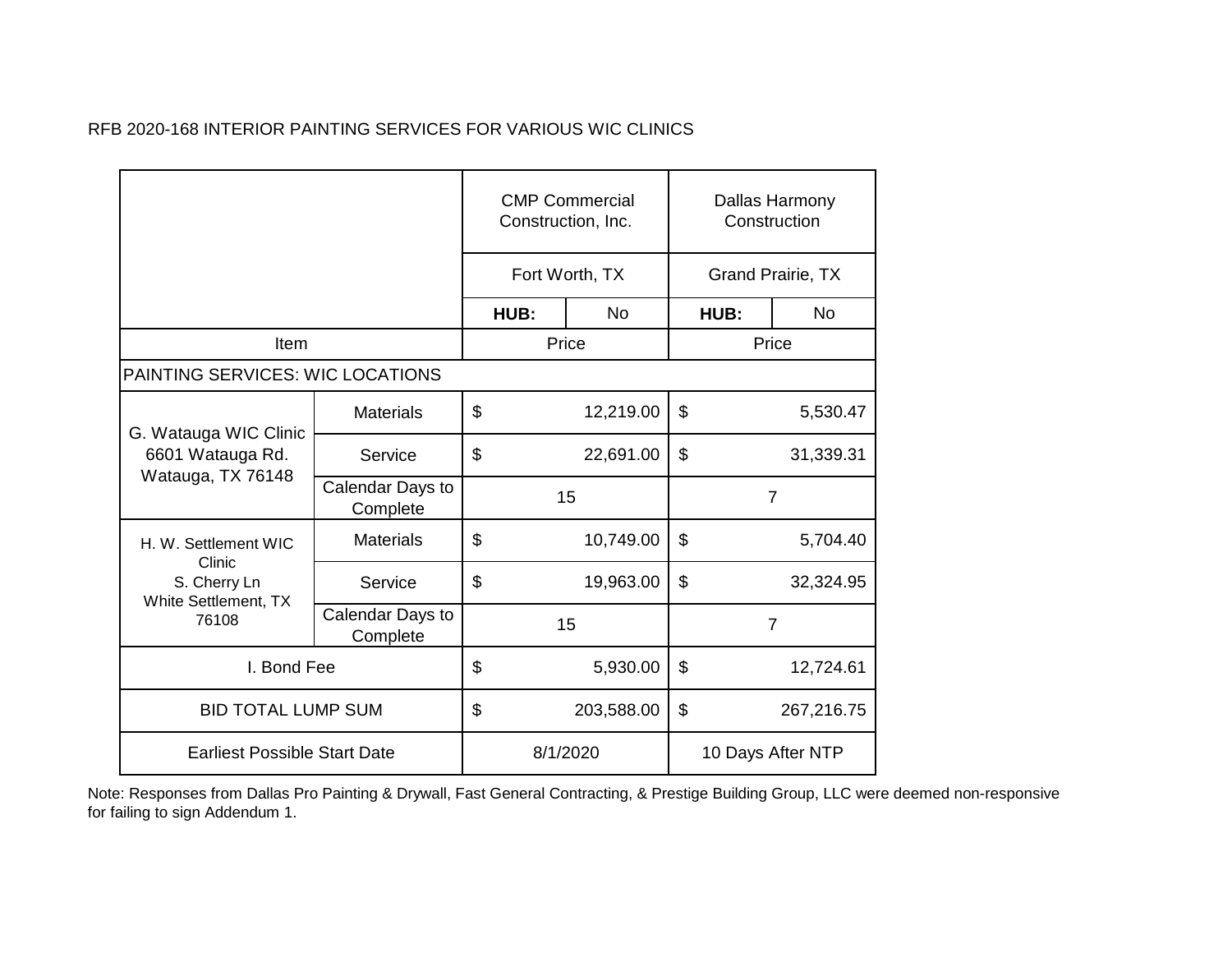|                                                 | <b>CMP Commercial</b><br>Construction, Inc. |           | Dallas Harmony<br>Construction |                   |  |  |
|-------------------------------------------------|---------------------------------------------|-----------|--------------------------------|-------------------|--|--|
|                                                 | Fort Worth, TX                              |           |                                | Grand Prairie, TX |  |  |
|                                                 | HUB:                                        | No.       | HUB:                           | No.               |  |  |
| Item                                            |                                             | Price     |                                | Price             |  |  |
| PAINTING SERVICES: WIC LOCATIONS                |                                             |           |                                |                   |  |  |
| <b>Warranty for Materials</b>                   | 1 Year                                      |           | 1 Year                         |                   |  |  |
| <b>Warranty for Services</b>                    | 1 Year                                      |           | 1 Year                         |                   |  |  |
| <b>ALTERNATES</b>                               |                                             |           |                                |                   |  |  |
| ALTERNATE 1 - Complete Project in 60<br>Days    | \$                                          | 59,100.00 | \$                             |                   |  |  |
| ALTERNATE 2 - Complete Project in 30<br>Days    | \$<br>\$<br>85,000.00                       |           |                                | 8,000.00          |  |  |
| <b>ALTERNATE 3 - Bond Fee for Partial Award</b> | 3%                                          |           | 5%                             |                   |  |  |
| LUMP SUM with Alternate 1 (60 Days)             | \$<br>262,688.00                            |           | \$                             | 267,216.75        |  |  |